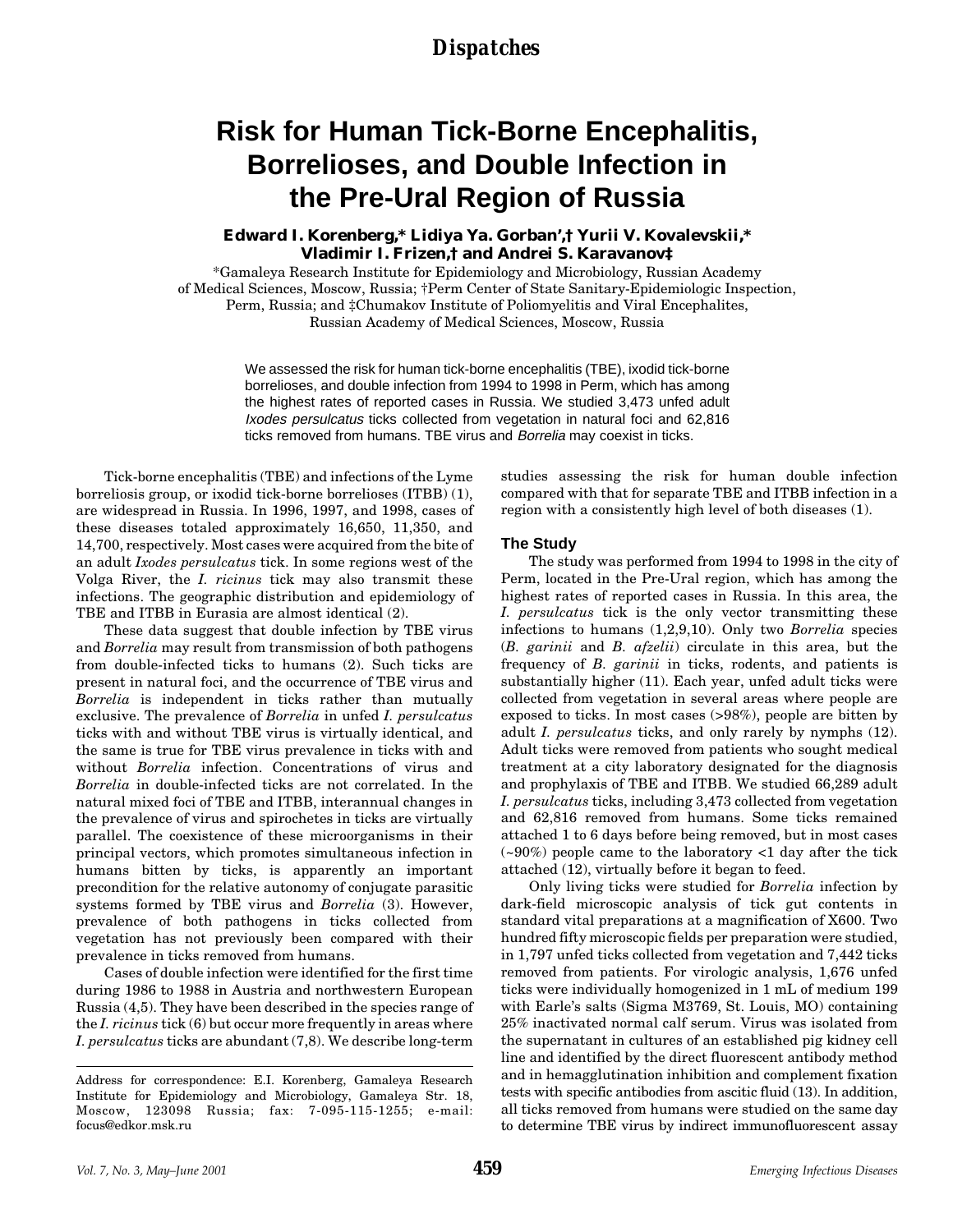(14); 7,442 of these ticks were concurrently analyzed for infection with *Borrelia*.

Both TBE and ITBB are reportable diseases for official statistics throughout Russia. Diagnosis is established on the basis of clinical signs and serologic evidence. We used these data for the total population of Perm (slightly over 1 million) on the number of TBE and ITBB cases and requests for medical aid to remove attached ticks.

Calculated percentages were analyzed by using a confidence interval based on double sampling error  $(\pm 2m_n)$ . Significance of differences between mean values ( $p<0.05$ ) was assessed by the Student *t* test. The correlation coefficient r was determined by Kendall rank correlation analysis. The degree of independence of phenomena under study was estimated by 2x2 contingency analysis for calculating chi square at  $p<0.05$  and  $df = 1$ .

*Borrelia* prevalence in *I. persulcatus* ticks removed from humans varied from 25% to 35% in different seasons (Table 1). A 5-year series of data on the proportion of *Borrelia*infected ticks from vegetation in natural foci compared with those removed from people showed good correlation  $(r = 0.71)$ , indicating that changes in prevalence occurred in parallel.

Table 1. Prevalence of infection by Borrelia burgdorferi sensu lato (%) in unfed adult Ixodes persulcatus ticks collected from vegetation and removed from humans

|                                                                  |       | Ticks collected<br>from vegetation |       | Ticks removed<br>from humans   |     |  |  |
|------------------------------------------------------------------|-------|------------------------------------|-------|--------------------------------|-----|--|--|
|                                                                  |       | Prevalence of                      |       | Prevalence of                  |     |  |  |
| Year                                                             | No.   | infection( $p \pm 2m_p$ )          |       | No. infection ( $p \pm 2m_p$ ) | t   |  |  |
| 1994                                                             | 220   | $31.3 \pm 6.2$                     | 878   | $27.3 \pm 3.0$                 | 1.2 |  |  |
| 1995                                                             | 232   | $34.9 \pm 6.3$                     | 833   | $25.2 \pm 3.0$                 | 2.7 |  |  |
| 1996                                                             | 500   | $46.8 \pm 4.5$                     | 2,388 | $35.5 \pm 2.0$                 | 4.5 |  |  |
| 1997                                                             | 451   | $25.0 \pm 5.7$                     | 1,535 | $27.9 \pm 2.3$                 | 0.9 |  |  |
| 1998                                                             | 394   | $27.4 \pm 4.5$                     | 1,808 | $28.9 \pm 2.1$                 | 0.6 |  |  |
| Total                                                            | 1,797 | $35.1 \pm 2.2$                     | 7.442 | $30.0 \pm 1.1$                 | 4.1 |  |  |
| $\pm 2m_p$ = confidence interval based on double sampling error. |       |                                    |       |                                |     |  |  |

Pairwise comparison for each year (1994, 1997, and 1998) of *Borrelia* prevalence in ticks removed from patients and collected from vegetation demonstrated that they were almost similar  $(t<2)$ , whereas in 1995 and 1996, as well as over the whole study period, the proportions of specimens with *Borrelia* among ticks that attached to people were slightly lower than in nature.

As in the case of *Borrelia*, the lowest incidence of specimens with TBE antigen among ticks removed from patients was recorded in 1995, and the highest was observed in 1996 (Table 2). As the virologic analysis of ticks collected from vegetation and removed from patients was performed by different methods, direct pairwise comparison, as in the case of *Borrelia* infection (Table 1), would not be valid. However, in any year, the proportion of infected ticks from humans did not exceed that in ticks collected in nature (Table 2).

The degree of independence of TBE virus and *Borrelia* prevalence in concurrently studied ticks removed from humans was estimated by 2x2 contingency analysis. The resulting chi-square values, ranging from 0.22 to 1.01, provided evidence for lack of any dependence between the prevalence of TBE virus and *Borrelia* in ticks.

Table 2. Prevalence of infection by tick-borne encephalitis virus (%) in unfed adult Ixodes persulcatus ticks collected from vegetation and removed from humans

|                                                                                                                   |       | Ticks collected<br>from vegetation | Ticks removed<br>from humans |                           |  |
|-------------------------------------------------------------------------------------------------------------------|-------|------------------------------------|------------------------------|---------------------------|--|
|                                                                                                                   |       | Prevalence of                      |                              | Prevalence of             |  |
| Year                                                                                                              | No.   | infection( $p \pm 2m_p$ )          | No.                          | infection( $p \pm 2m_p$ ) |  |
| 1994                                                                                                              | 664   | $21.5 \pm 3.2$                     | 9,815                        | $9.5 \pm 0.6$             |  |
| 1995                                                                                                              | 265   | $10.9 \pm 3.8$                     | 8,523                        | $5.5 \pm 0.5$             |  |
| 1996                                                                                                              | 167   | $35.3 \pm 7.4$                     | 17,905                       | $11.0 \pm 0.5$            |  |
| 1997                                                                                                              | 336   | $38.7 \pm 5.3$                     | 12,443                       | $8.8 \pm 0.5$             |  |
| 1998                                                                                                              | 244   | $15.2 \pm 4.6$                     | 14,129                       | $8.4 \pm 0.5$             |  |
| Total                                                                                                             | 1,676 | $23.7 \pm 2.1$                     | 62,816                       | $9.0 \pm 0.2$             |  |
| $\pm 2m_{_p}$ = confidence interval based on double sampling error; Coefficient of<br>correlation was $r = 0.7$ . |       |                                    |                              |                           |  |

Among ticks removed from patients, proportions with double infection from 1994 to 1998 were as follows:  $2.2 \pm 1.0\%$ , 1.2 ±0.7%, 3.3 ±0.7%, 2.3 ±0.8%, and 2.2 ±0.7%, respectively. In general, annual changes in TBE, ITBB, and double infection illness occur in parallel (Figure). Coefficients of correlation (r) between prevalence of these infections are as follows: TBE and ITBB,  $r = 0.73$ ; ITBB and double infection,  $r = 0.73$  $= 0.53$ ; TBE and double infection,  $r = 0.94$ ; and TBE + ITBB and double infection,  $r = 0.84$ .



Figure. Rates of disease in Perm, Russia (per 100,000 residents), of 1) tick-borne encephalitis (TBE), 2) Ixodid tick-borne borreliosis (ITBB), and 3) double infection.

Based on the number of reported requests for medical treatment after tick bites and the pathogen prevalences in ticks, the probable frequency of contact with infected ticks was estimated (Table 3). These estimates, characterizing only the study group, substantially exceed the actual prevalence of illness for the population of Perm (Figure).

#### **Conclusions**

Our data provide evidence for a distinct correlation between prevalence of TBE virus and *Borrelia* in *I. persulcatus* ticks collected from vegetation in natural foci and removed from humans. However, we found no evidence that ticks infected by TBE virus attach to people more often than uninfected ticks (15). *Borrelia* prevalence in ticks collected from vegetation and from patients is virtually identical. A trend toward increasing prevalence of spirochetes in unfed ticks in some years may be explained by technical difficulties in visualizing *Borrelia* under a microscope, which increase with engorgement (16).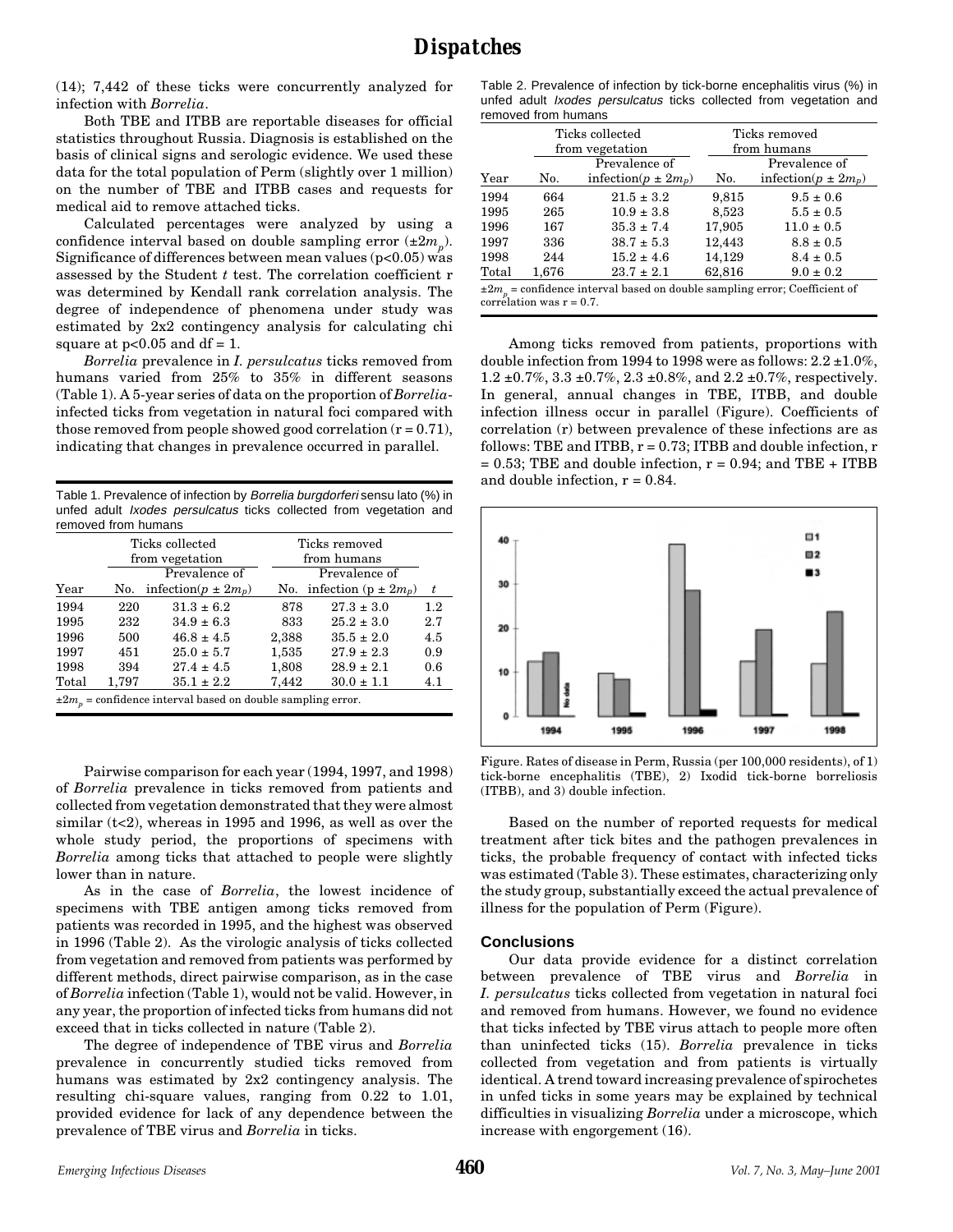Table 3. Frequency of possible contacts of people with ticks infected by pathogens of tick-borne encephalitis, ixodid tick-borne borrelioses, and both (double infection)

|                                                                                  |                 | No. who had probable contact |                           |            |  |  |  |
|----------------------------------------------------------------------------------|-----------------|------------------------------|---------------------------|------------|--|--|--|
|                                                                                  | No. seeking     |                              | with ticks infected with: |            |  |  |  |
|                                                                                  | medical         |                              |                           | Both       |  |  |  |
|                                                                                  | treatment       |                              |                           | (double)   |  |  |  |
| Year                                                                             | after tick bite | <b>TBE</b> <sup>a</sup>      | <b>ITBB</b>               | infection) |  |  |  |
| 1994                                                                             | 1,260           | 120                          | 345                       | 27         |  |  |  |
| 1995                                                                             | 970             | 55                           | 240                       | 11         |  |  |  |
| 1996                                                                             | 2,070           | 230                          | 735                       | 68         |  |  |  |
| 1997                                                                             | 1,340           | 110                          | 370                       | 30         |  |  |  |
| 1998                                                                             | 1,280           | 115                          | 370                       | 28         |  |  |  |
| ${}^{\rm a}TBE$ = tick-borne encephalitis; ITBB = ixodid tick-borne borreliosis. |                 |                              |                           |            |  |  |  |

The results of our microbiologic and virologic testing of individual ticks removed from patients, as well as those of unfed *I. persulcatus* ticks from a natural focus (3), showed that the prevalences of their infection by TBE virus and *Borrelia* are independent. Our data do not support the concept that, in double-infected ticks, *Borrelia* circulation restricts TBE virus circulation; at the same time, the presence of virus in ticks may even promote *Borrelia* transmission (15,17,18). In fact, in double-infected *I. persulcatus* ticks, *Borrelia* and TBE virus do not interfere with one another.

This is why the prevalences of TBE, ITBB, and double infection illness correlate well, and human cases of double infection are more frequent in the regions where the incidence of both TBE and borrelioses is especially high. Hence, the hypothesis that TBE is replaced by borreliosis in conjugate foci (18) appears to be erroneous.

Knowing the frequency of human contact with ticks and the prevalence of both TBE virus and *Borrelia* in ticks, the probable annual frequency of combined exposure to these pathogens may be calculated for residents of a certain area. Our data show, however, that such calculations substantially exceed the current level of illness and the actual risk for acquiring not only double infection, but also each infection separately. This discrepancy results because not all bites from infected ticks transmit a dose of pathogen sufficient to cause clinical illness. In TBE, for example, most bites result in asymptomatic infection and immune response, and the mean ratio of clinically manifested to asymptomatic cases is 1:60 (19). However, this ratio varies widely by regions and year. Because most people remove ticks promptly (within <1 day [12]), a physiologic phenomenon called reactivation, which is required for some microorganisms before infectivity is attained, does not have time to develop. The risk for clinical illness of TBE and borreliosis is largely determined by highly infected ticks (20), which always account for only a few of all infected ticks in a population (21). In addition, among *I. persulcatus* ticks infected by *B. garinii* and *B. afzelii*, no more than half contain spirochetes in the salivary glands after a blood meal and are capable of transmitting them to bitten people (16). At the same time, only a fraction of bitten people seek medical help in removing an attached tick, and the actual number of people bitten by ticks is many times greater than reported (1). Therefore, prevalences of risk for human TBE, ITBB, and double infection may be no more than estimates. Nevertheless, the epidemiologic and clinical aspects of widespread tick-borne coinfections merit close attention from researchers and clinicians.

This study was supported in part by the Russian Foundation for Fundamental Research, grant no. 98-04-48127a.

Prof. Korenberg is chief of Laboratory of Vectors of Infections, Gamaleya Research Institute for Epidemiology and Microbiology, Russian Academy of Medical Sciences. He is also head of the Centre on Borrelioses for Russia and chairman of the committee of the Russian Academy of Medical Sciences on human infections with natural focality. His research interests include epidemiology and epizootiology of zoonoses, especially tick-borne infections.

#### **References**

- 1. Korenberg EI. Ixodid tick-borne borrelioses (ITBBs), infections of the Lyme borreliosis group, in Russia: country report. In: Report of WHO Workshop on Lyme Borreliosis Diagnosis and Surveillance. Warsaw: Sanitati; 1995. p. 128-36.
- 2. Korenberg EI. Comparative ecology and epidemiology of Lyme disease and tick-borne encephalitis in the former Soviet Union. Parasitol Today 1994;4:157-60.
- 3. Korenberg EI, Kovalevskii YuV, Karavanov AS, Moskvitina GG. Mixed infection by tick-borne encephalitis virus and *Borrelia* in ticks. Med Vet Entomol 1999;13:204-8.
- 4. Kristoferitsch W, Stanek G, Kunz Ch. Doppelinfection mit Fruhsommermeningoenzephalitis- (FSME-) und *Borrelia burgdorferi*. Dtsch Med Wochenscrift 1986;111:861-4.
- 5. Mebel' BD, Beitrishvili GA, Zhivich MB, Osetrov BA, Kuznetsova RI, Korenberg EI, et al. Clinical progression of Lyme disease in the acute period. Med Parazitol Parazit Bolezni 1988;3:30-3 (in Russian).
- 6. Cimperman J, Maraspin V, Lotricfurlan S, Ruzicsabljic E, Avsic-Zupanc T, Picken RN, et al. Concomitant infection with tick-borne encephalitis virus and *Borrelia burgdorferi* sensu lato in patients with acute meningitis or meningoencephalitis. Infection 1998;26:160-4.
- 7. Korenberg EI, Kuznetsova RI, Kovalevskii YuV, Vasilenko ZE, Mebel' BD. Basic epidemiological features of Lyme disease in the northwestern Soviet Union. Med Parazitol Parazit Bolezni 1991;3:14-7 (in Russian).
- 8. Laikovskaya EE, Lesnyak OM, Volkova LI, Turova EL, Sokolova ZI, Khodyrev VN. Mixed infection by Lyme borreliosis and tickborne encephalitis agents. In: Korenberg EI, editor. Problems of tick-borne borrelioses. Moscow; 1993. p. 93-8 (in Russian).
- 9. Ustinova OYu, Volegova GM, Devyatkov MYu, Gusmanova AG. Clinical-epidemiological features of tick-borne encephalitis in the Perm region. Zh Microbiol Epidemiol Immunobiol 1997;3:33-6 (in Russian).
- 10. Vorobyeva NN. Clinical picture, treatment and prevention of ixodid tick-borne borrelioses. Perm; 1998. p. 1-132 (in Russian).
- 11. Postic D, Korenberg E, Gorelova N, Kovalevskii Yu, Bellenger E, Baranton G. *Borrelia burgdorferi* sensu lato in Russia and neighbouring countries: high incidence of mixed isolates. Res Microbiol 1997;148:691-702.
- 12. Korenberg EI, Moskvitina GG, Vorobyeva NN. Prevention of human borreliosis after infected tick's bite. In: Cevenini R, Sambri V, La Placa M, editors. Advances in Lyme borreliosis research. Proceedings of the VI International Conference on Lyme Borreliosis. Bologna: Esculapio; 1994. p. 209-11.
- 13. Korenberg EI, Horakova M, Kovalevskii YuV, Hubalek Z, Karavanov AS. Probability models of the rate of infection with tickborne encephalitis virus in *Ixodes persulcatus* ticks. Folia Parasitol 1992;39:85-92.
- 14. Matveev LE, Karavanov AS, Rubin SG, Semashko IV, Tsekhanovskaya NA, Presman EK. Comparative estimation of two immunofermantal test systems for determining antibodies to TBE virus. Vopr Virusol 1989;4:488-491 (in Russian).
- 15. Alekseev AN. Symbiotic relationships in the complex vectorpathogen system. Dokl Akad Nauk SSSR 1994;338:259-61 (in Russian).
- 16. Korenberg EI, Moskvitina GG. Interrelationships between different Borrelia genospecies and their principal vectors. J Vector Ecol 1996;21:178-85.